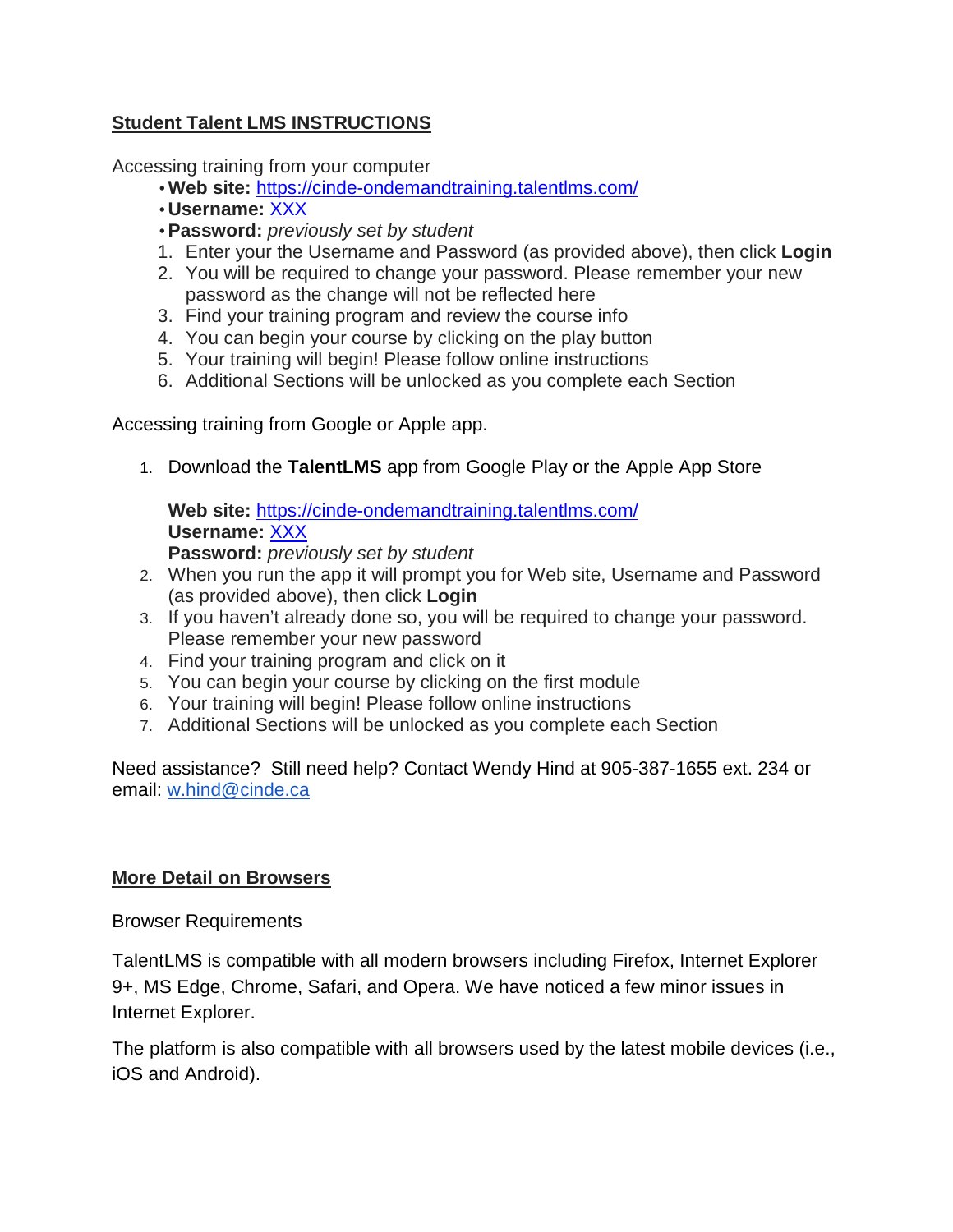## **Third Party Cookies**

# Your browser must accept third-party cookies, most do this by default, but if yours doesn't here's how to fix it…

Third-party cookies are placed into a user's browser by a website hosted on a domain other than the one they're currently visiting. Just like standard cookies, third-party cookies are used for multiple reasons (e.g., caching user settings and preferences, tracking information, etc.).

You must configure your browser to accept third-party cookies. Most browsers accept them by default. If your browser doesn't (i.e., Safari) or you've already disabled third-party cookies from your settings, you have to enable them immediately for SCORM content to load properly.

### **Here's how to enable third-party cookies in six popular browsers:**

#### **A. Mozilla Firefox**

- 1. Click the **menu symbol** and choose **Options**.
- 2. Go to the **Privacy and Security** tab.
- 3. In the **History** section, choose **Use custom settings for history** from the **Firefox will** drop-down list.
- 4. In the **Cookies and Site Data** section, check **Accept cookies and site data from websites**.
- 5. From the **Accept third-party cookies and site data** drop-down list, choose **Always**.

#### **B. Google Chrome**

- 1. Click the **menu symbol** and choose **Settings**.
- 2. Scroll to the bottom of the page and click **Advanced**.
- 3. In the **Privacy and security** section, click **Content settings**.
- 4. Click **Cookies**.
- 5. Make sure the **Allow sites to save and read cookie data** switch is on.
- 6. Click the **Block third-party cookies** switch to turn it off.

#### **C. Internet Explorer**

- 1. Click the **gear symbol** and choose **Internet Options**.
- 2. Go to the **Privacy** tab.
- 3. Click **Advanced**.
- 4. On the **Advanced Privacy Settings** dialog box, check **Override automatic cookie handling**.
- 5. On the **First-party Cookies** section, check **Accept**.
- 6. On the **Third-party Cookies** section, check **Accept**.
- 7. Check **Always allow session cookies**.
- 8. Click **Ok**.
- 9. Click **Ok** again and restart the browser.
- **D. Microsoft Edge**